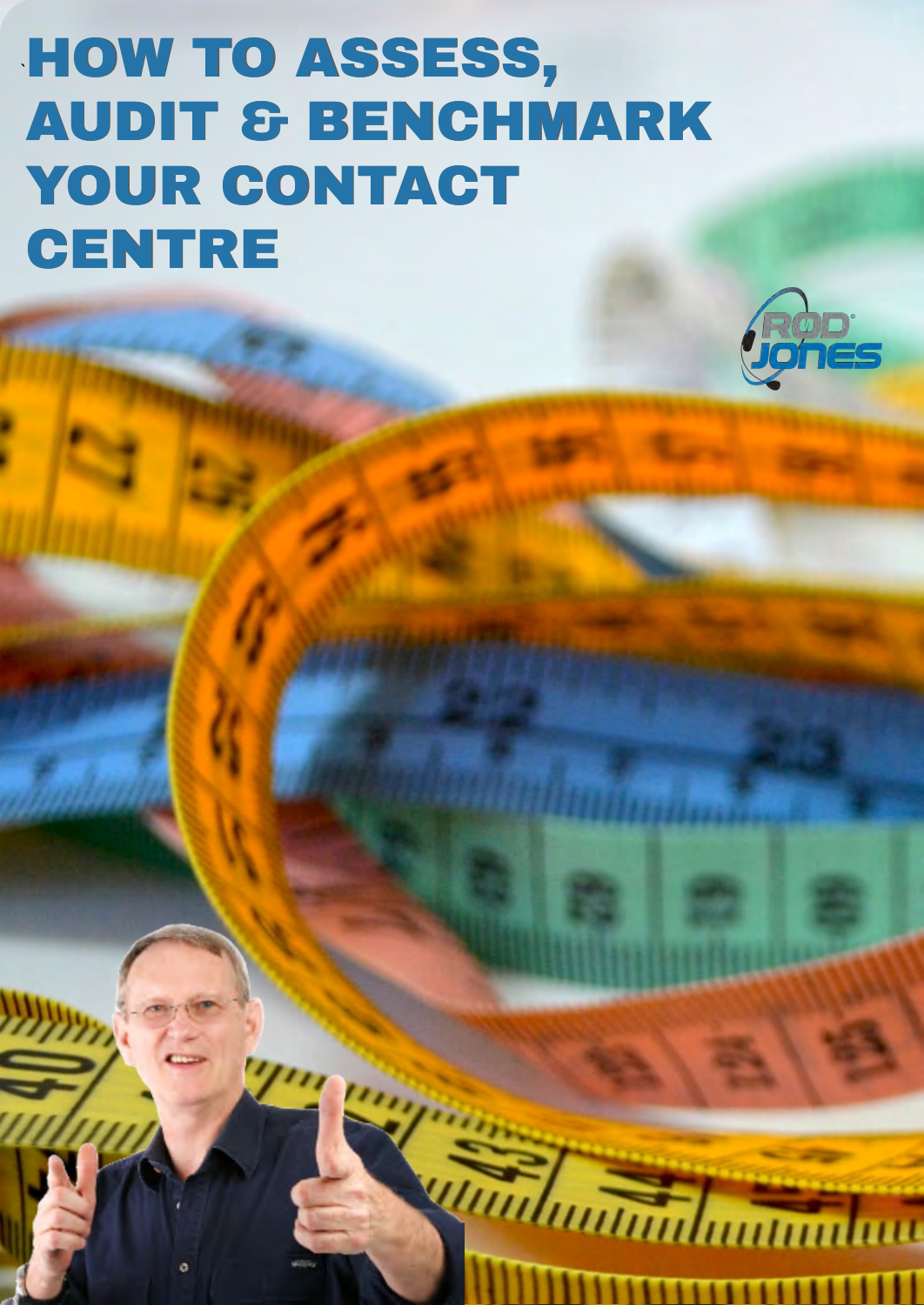### How to Assess, Audit, Baseline & Benchmark your Contact Centre to achieve World Class Status

© Copyright. Rod Jones Consulting (Pty) Ltd 2019

### Why should you audit, baseline and then benchmark your call centre or contact centre or customer service centre?

It is all well and good to set out to be a 'World Class' contact centre, and to strive in all things to achieve this laudable accolade, but pause for a moment, and let's look at the actual definitions of 'World Class'. What is it that we are setting out to achieve? It's a journey that we need to fully understand. Where will this journey take us? Through what uncharted waters will we have to voyage on bravely in order to reach that 'World Class' destination? Will this quest be worthwhile?

The experts tell us that 'World Class' means: "Goods, services, and processes that are ranked by customers and industry experts to be among the best of the best." Now let's look at the second part of the definition. It says: "This designation denotes standard-setting excellence in terms of design, performance, quality, and customer satisfaction and value when compared with all similar items from anywhere in the world."

Now there's the real challenge. Is it worth the quest and the efforts? It certainly is. Once achieved, in that high place of excellence your contact centre will run like a Ferrari on steroids. It will be incredibly effective. It will be highly efficient, and it will definitely achieve all its prescribed operational goals, targets and objectives. And you will look really good in the eyes of the executives!

# What is a 'World Class' Contact Centre?

To be truly 'World Class' a contact centre needs to comply with three fundamentals:

Firstly, it must be totally and undeniably aligned with and supporting the organisation's core strategic and tactical goals and aspirations. If it's not doing this, the operation is probably operating counter-productively, and certainly unnecessarily squandering valuable resources. When the organisation's executives see and appreciate that the contact centre has become an incredibly powerful and valuable asset (as opposed to being a reluctantly funded cost centre) that's when much needed resources start becoming available to the contact centre management team.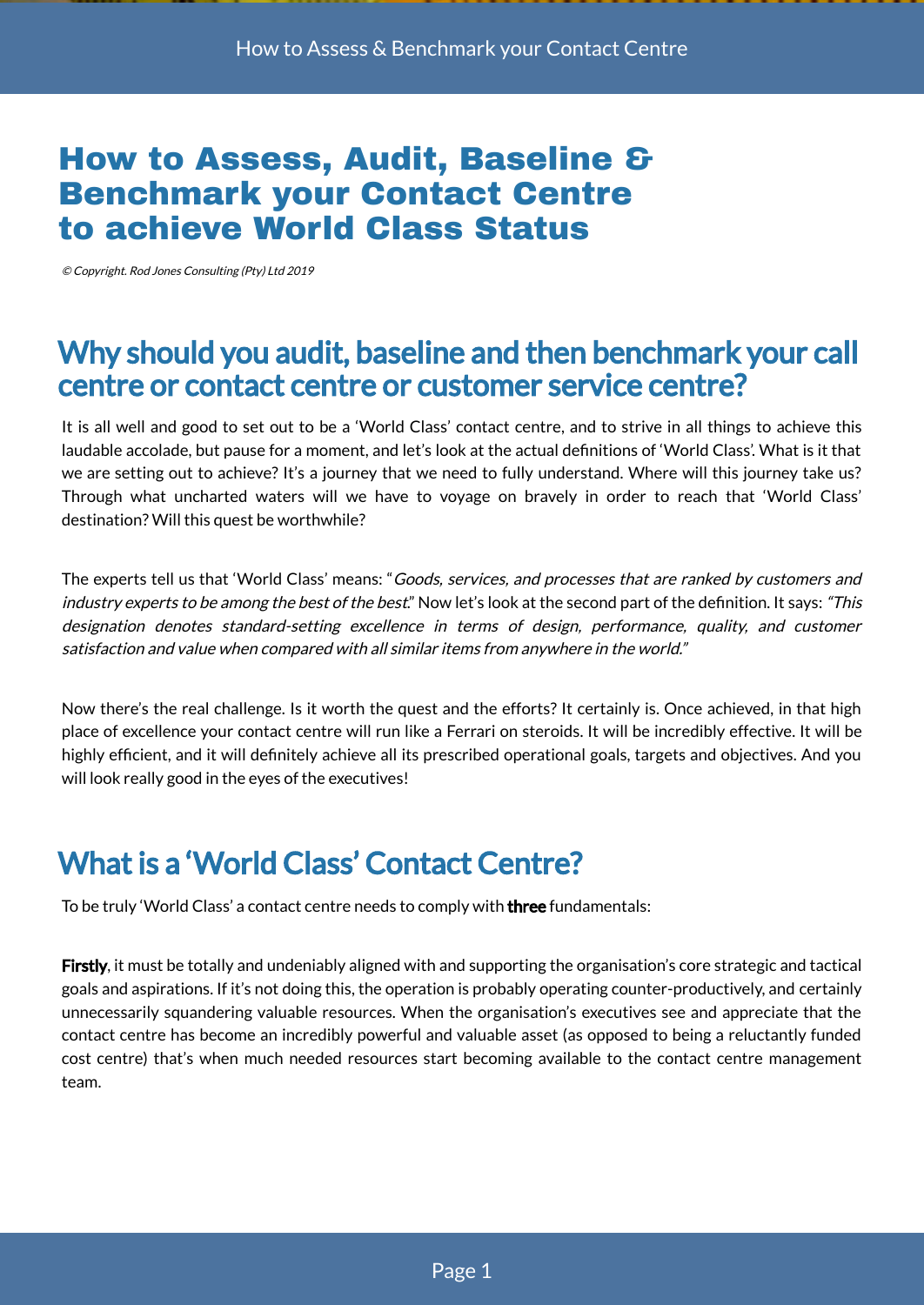Secondly, the contact centre must operate according to numerous clearly defined and specific standards. There's now yet another massive challenge. What standards should your operation adhere to? Strictly speaking (and up to a point) as a manger you could simply define your operation's own 'standards'. These might comprise of the Business Operating Model, the Organisational Strategies and Objectives and the Operational KPIs that drive (or should drive) your centre. And there are literally hundreds of standards and KPIs to choose from.

In fact, in an exercise that I was privileged to be a part of a few years ago, we put together a team of highly experienced contact centre consultants and we accumulated over 480 contact centre KPIs. These came from a host of different sources ranging from the writings of well-known and respected authors such as Brad Cleveland (Call Centre Management on Fast Forward) to the COPC and the Dimension Data / Merchants Global Benchmark Study. And based on our team's extensive experience, we threw in a host of what we considered to be additional best practice guidelines, 'standards' and KPIs. Not for a moment am I suggesting that any organisation should adopt all 480 of these KPIs, but they do form a very good checklist from which to select those that are most appropriate to your particular operation. (This 480 item checklist is available free of charge to our clients)

Today, I would most definitely also integrate into 'best practice' many of the international standards such as the ISO 18295 (1 and 2) and where appropriate, the South African Bureau of Standards SANS900-1/3. Contact Centre Standards. (Outbound, Inbound and Back Office)

Other Standards such as those of certain statutory, regulatory or professional bodies must also be considered and integrated into your operation's baseline standards.

It is also vital that specific standards and KPIs relating to both internal and external customer expectation are clearly defined. And here I add a word of caution: Don't make assumptions as to what you think customers expect. That's a fatal mistake. Ensure that your operation has a constant feedback mechanism to monitor and report on actual customer expectations.

Once these standards have been clearly defined and well documented, to be rated as 'World Class' in terms of Operational Standards, the contact centre must achieve a better than 85% compliance score for each line item in audits carried out by a suitably qualified assessor or auditor.

Concurrently with such assessments or audits, the contact centre also needs to achieve a minimum of 85% compliance with those KPIs and standards recognised globally to represent best practice.

Thirdly, to be considered 'World Class', the operation needs to be benchmarked against similar operations. Or, putting it more succinctly: 'Benchmarked against National, Regional and International same sector and competitive contact centres.' And therein lies the real challenge. How do you go about creating a baseline and then benchmarking your call centre or contact centre?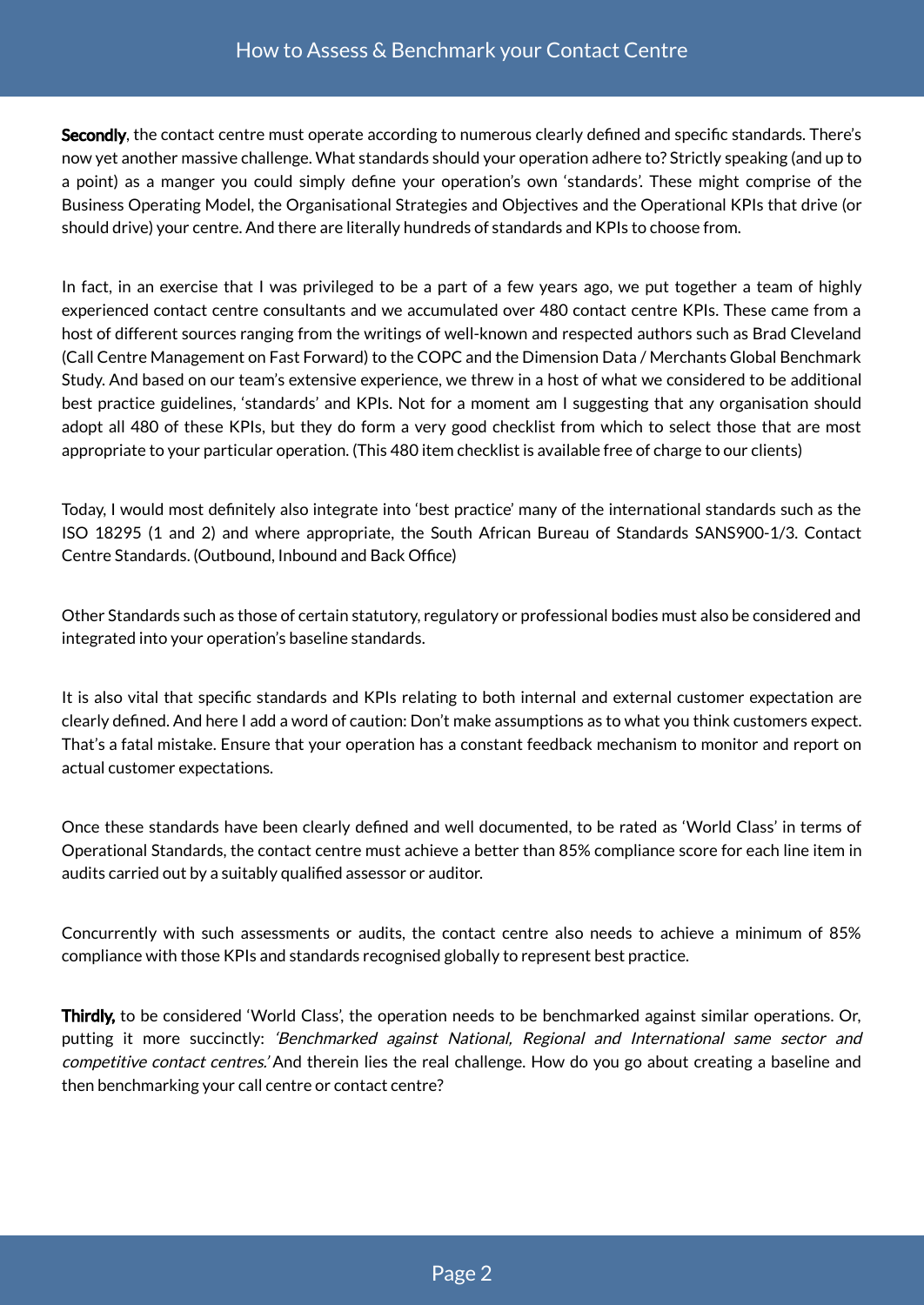One option is to appoint a specialised contact consultancy; one with highly developed systems, tools, methodologies and the appropriate experience, skills and reputation. Alternatively, you may want to consider carrying out your own contact centre continuous improvement programme to enable you to baseline, assess and benchmark your operation on an on-going basis. It will mean having to set up a sizable internal project and you will probably have to utilise your own staff and other internal corporate resources. It is a difficult and lengthy task, but it is certainly an option.

The rest of this booklet is dedicated to assisting those contact centre professionals who are prepared to put in the long hours to build and to populate their own assessment, auditing and benchmarking methodology and toolset.

### HOW TO AUDIT, BASELINE & BENCHMARK YOUR CONTACT CENTRE

For clarity, let's start with some definitions. Just so that we all know what we are doing and why. What's a baseline?

According to Wikipedia ….

### baseline

- A value or starting point on an imaginary scale with which other things are compared
- A line serving as a basis, as for comparison, measurement, calculation, or location.
- A basis for comparison; a reference point against which other things can be evaluated

How's that for a start. Lots of good stuff in there. '... which other things are compared.' Or how about *'.. basis, as for comparison, measurement, calculation ..'* And the one I really like is *'.. reference point* against which other things can be evaluated.'

Okay. Now let's get on with the 'benchmarking' part…

### bench·mark

- A standard by which something can be measured or judged:
- To measure (e.g. a rival's product) according to specified standards in order to compare it with and improve one's own product

And there you have it again. 'Standards', 'Measurement' and 'Compare'.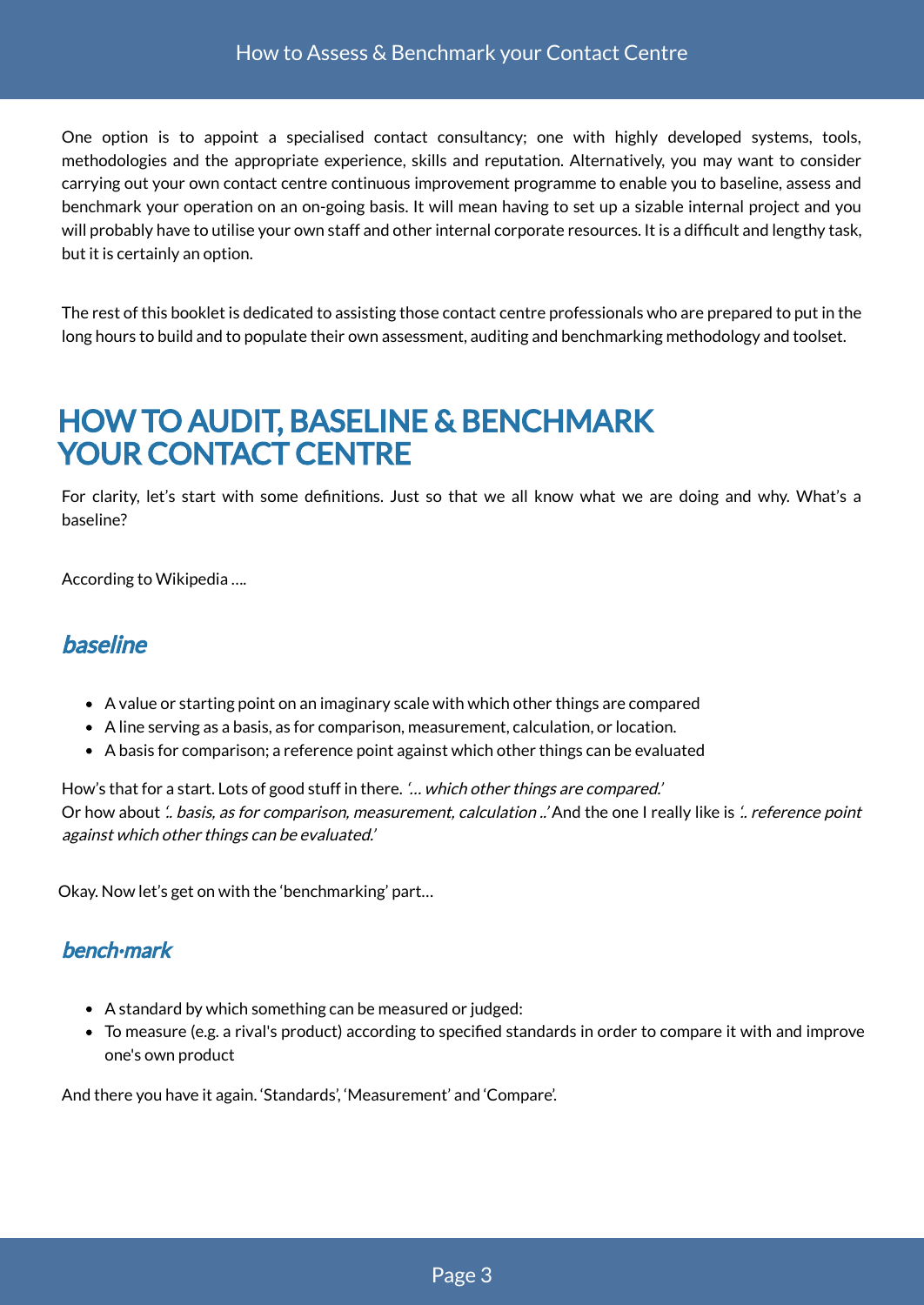# WHAT NEEDS TO BE IN THE DIY ASSESSMENT TOOLKIT?

To be able to build and use your own Do-It-Yourself contact centre assessment, audit and benchmarking toolkit, there are basically five skills that you will need. Each of these is not too difficult to acquire.

What you need to learn is …

- What to Measure
- How to Measure
- How to Score
- How to Create Dashboards
- How to Prioritize the Fixes

By reading on I will give you all the tactics and the techniques. But you'll have to provide your own tenacity!

Let's start with the easy part. What to measure.

### WHAT TO MEASURE

We want to make a big difference to our contact centre operations, so let's monitor, measure and report on our actual Operational Maturity. In other words, how good (or bad) are we in operational terms? Have we learned from all those silly mistakes that we have made over the years? Have our improvement interventions made a real, positive difference? If so, how much of a difference?

Then of course, we will also need to measure how well (or badly) we have done in terms of integrating our business and organisational strategies with our operations and, of course, with our technologies.

Overall, what we want to come up with is an accurate picture of where our contact centre is in terms of the four imperatives; Competency, CapacityCapability, Compliance and .

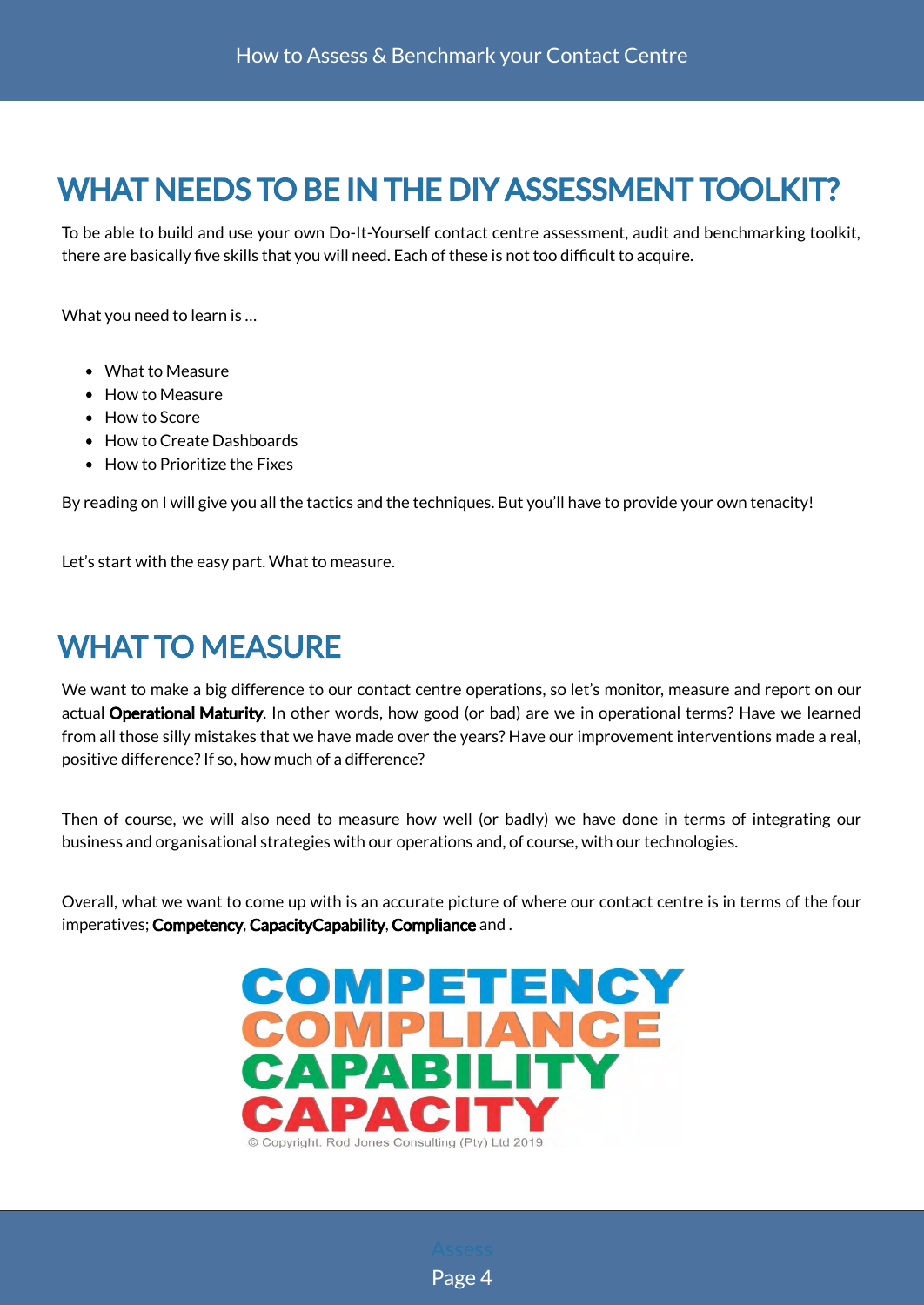### WHAT DO YOU NEED TO UNDERSTAND IN YOUR CALL CENTRE?

# Building the Assessment & Auditing Framework

Decide what needs to be Observed, Assessed, Measured or Audited.

We start by asking: What specifically do you need to truly understand in your particular call centre or contact centre? To get the process started, we need to create a framework and then populate it with as many probing questions (or aspects of the contact centre to be observed or measured) as may be necessary.

To give our assessment tool some structured order, let's start with the broad headings and then some subheadings or works streams. Here in Figure 1 is a short checklist to get you started. (I strongly suggest that you do as I did and that you create this tool in an application such as Microsoft Excel.)



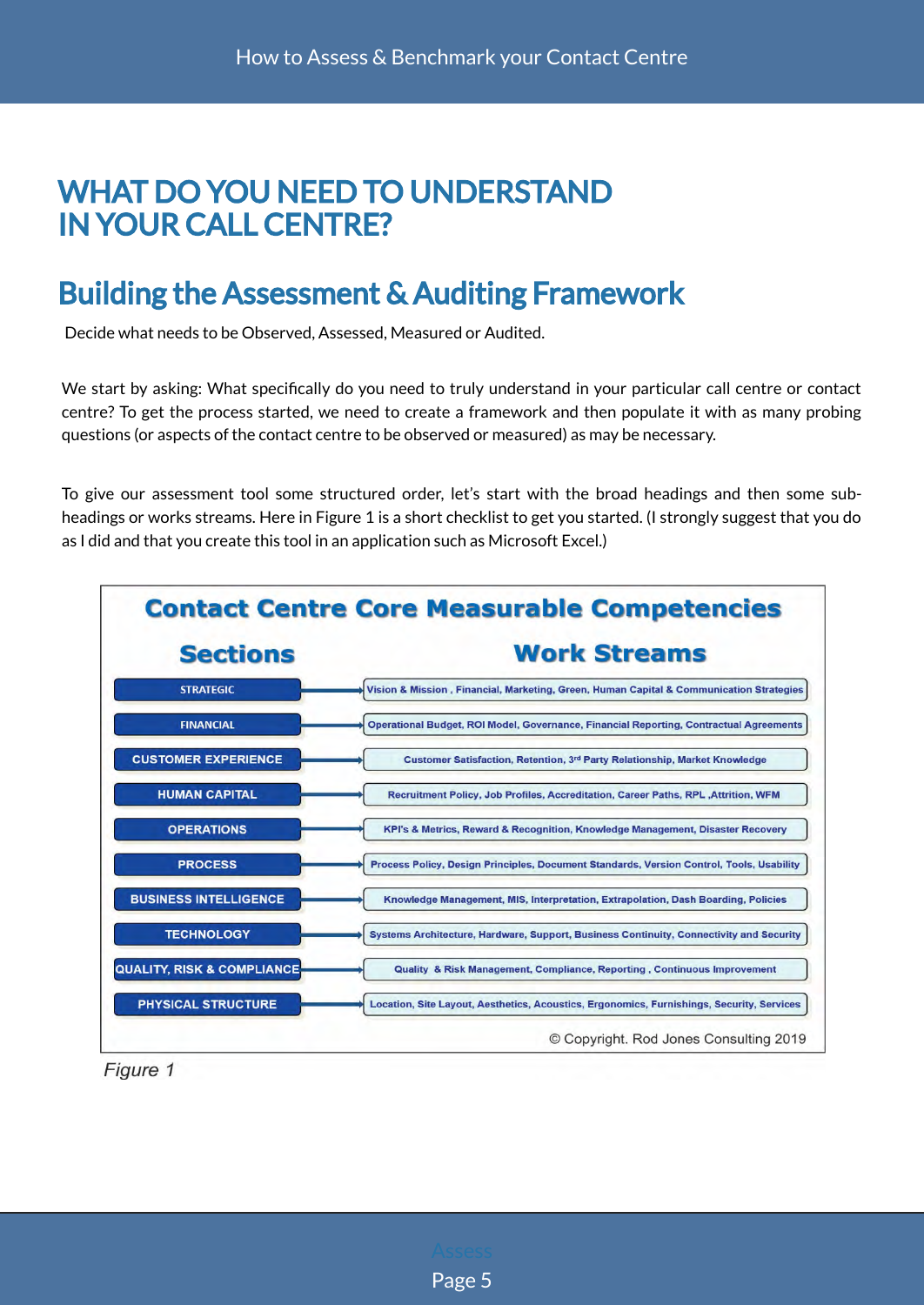Whilst the Sections are fairly generic across most contact centres, you will have to give considerable thought as to how you go about constructing the sub-headings or Work Streams as these will be specific to your particular contact centre or organisation.

With a broad framework in place you are now well on your way to being able to expand each of these subheadings or Workstreams each into twenty, thirty or even several dozen actual questions or probes. We call these specific questions or probes the Focus Areas. These will be the various aspects of your contact centre operation that you can uniquely identify, and secondly, you can define a specific set of questions, measures, standards or KPIs.

With categories, headings and sub-headings in place, your contact centre audit tool is starting to take shape. Once you expand these sub-headings into specific questions or probes, you will start to see how the answers to these become your actual audit methodology.

The example illustration below in *Figure 2* shows how the Primary Section (4: People - Coaching and Performance) can be sub-divided into 8 Focus Areas and 24 Questions or Probes. Obviously, one needs a whole lot more sub-sections or Focus Areas and Questions or Probes than are shown in this example.

| 4.1   |                                       |         | Coaching & Performance Management = $8$ focus areas 24 Questions/Probes    |
|-------|---------------------------------------|---------|----------------------------------------------------------------------------|
| 4.1.1 | One-On-one coaching                   | 4.1.1.1 | Is regular one-on-one coaching a Supervisor's KPI?                         |
|       |                                       | 4.1.1.2 | Is one-on-one coaching carries out at least once a week?                   |
|       |                                       | 4.1.1.3 | Do agents have a desire to be coached?                                     |
|       |                                       | 4.1.1.4 | Is Coaching perceived to be a positive activity by the majority of agents? |
| 4.1.2 | Peer coaching                         | 4.1.2.1 | Is Peer Coaching part of the day-to-day operation?                         |
|       |                                       | 4.1.2.2 | Is Per Coaching having a positive impact?                                  |
| 4.1.3 | <b>Incentives &amp; bonus schemes</b> | 4.1.3.1 | Is there an Incentive scheme in operation in your contact centre?          |
|       |                                       | 4.1.3.2 | Is the incentive scheme driving performance improvements?                  |
| 4.1.4 | <b>Briefings</b>                      | 4.1.4.1 | Do Agent team receive a daily briefing?                                    |
|       |                                       | 4.1.4.2 | Are the briefing sessions appreciated by agents?                           |
|       |                                       | 4.1.4.3 | Do briefing sessions follow a standard format / agenda?                    |
| 4.1.5 | <b>Career pathing</b>                 | 4.1.5.1 | Is there a clear Career Path for all staff in the contact centre?          |
|       |                                       | 4.1.5.2 | Do all the team know, understand and appreciate the Career Path            |
| 4.1.6 | <b>Staff motivation</b>               | 4.1.6.1 | Are the majority of the staff enthusiastic and motivated?                  |
|       |                                       | 4.1.6.2 | Are motivational functions held on a regular basis?                        |
|       |                                       | 4.1.6.3 | Do the majority of staff participate enthusiastically?                     |
|       |                                       | 4.1.6.4 | Do staff make suggestions for ideas for motivational functions?            |
| 4.1.7 | <b>Team building</b>                  | 4.1.7.1 | Is team building done with a particular purpose?                           |
|       |                                       | 4.1.7.2 | Is Team Building done on a regular basis? Monthly?                         |
|       |                                       | 4.1.7.3 | Can you see positive and tangible results from Team Building?              |
|       |                                       | 4.1.7.4 | Do you consider that your contact centre has a Positive Culture?           |
| 4.1.8 | Performance management                | 4.1.8.1 | Is a formal performance management system in place?                        |
|       |                                       | 4.1.8.2 | Are Performance Appraisals carried out on a monthly basis?                 |
|       |                                       | 4.1.8.3 | Do agents view performance appraisals in a positive light?                 |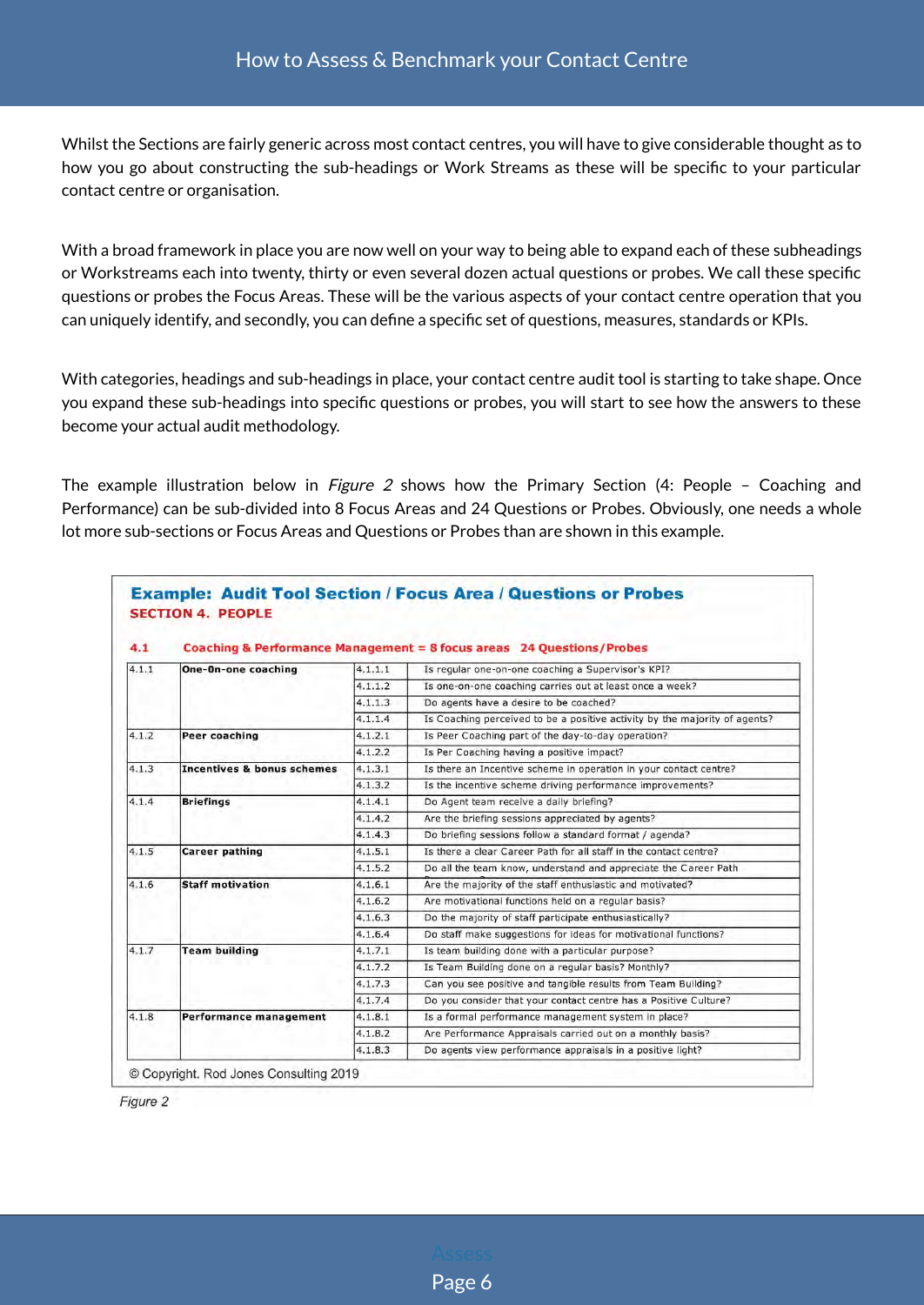If you are diligent in the manner in which you approach the construction of your audit toolset, you will quite easily find that you will eventually have a set of anything between 200 and 500 checkpoints or questions or over 1000 if you integrate elements of the SA Contact Centre Standards or the ISO Customer Service Standards.

The illustration further on in this booklet will clearly show how to make provision in your spreadsheet for your Observations or Comments as well as for inputting brief Recommendations or suggested remedial interventions.

# HOW TO MEASURE – HOW TO SCORE

How you actually measure each identified aspect of your contact centre is important, and one needs to be meticulously consistent to ensure that your method can be aligned back to established baselines, benchmarks, standards and other operational KPIs.

As a starting point, you may want to use a scoring methodology that my colleagues and I developed after having reviewed many different scoring methods used by contact centre consultancies in many parts of the world.

A starting principle is there will definitely be certain aspects of the operation that will have to be assessed on the basis of 'Compliant or Non-Compliant. Its binary; a simple Yes or No. But what about the 'shades of grey'? Here's how we approach the latter using a simple scale of 0 to 5. (You can also use 5 for Fully Compliant and 0 for Does not Comply)



We score a **ZERO** where some required aspect of the contact centre does not exist at all; where it is not in evidence; where there is no knowledge of it within the operation, or it does exist, but it is specifically not observed. We also apply a factor of risk to the line-item. More about the 'Risk Index' later.



To score ONE for whatever it is that we are observing or measuring, it must be present, but we observe that its implementation is inconsistent, it is ad hoc or there is insufficient evidence (documentation or interviews with personnel) to verify that it exists or that it is implemented or consistently observed in the operation.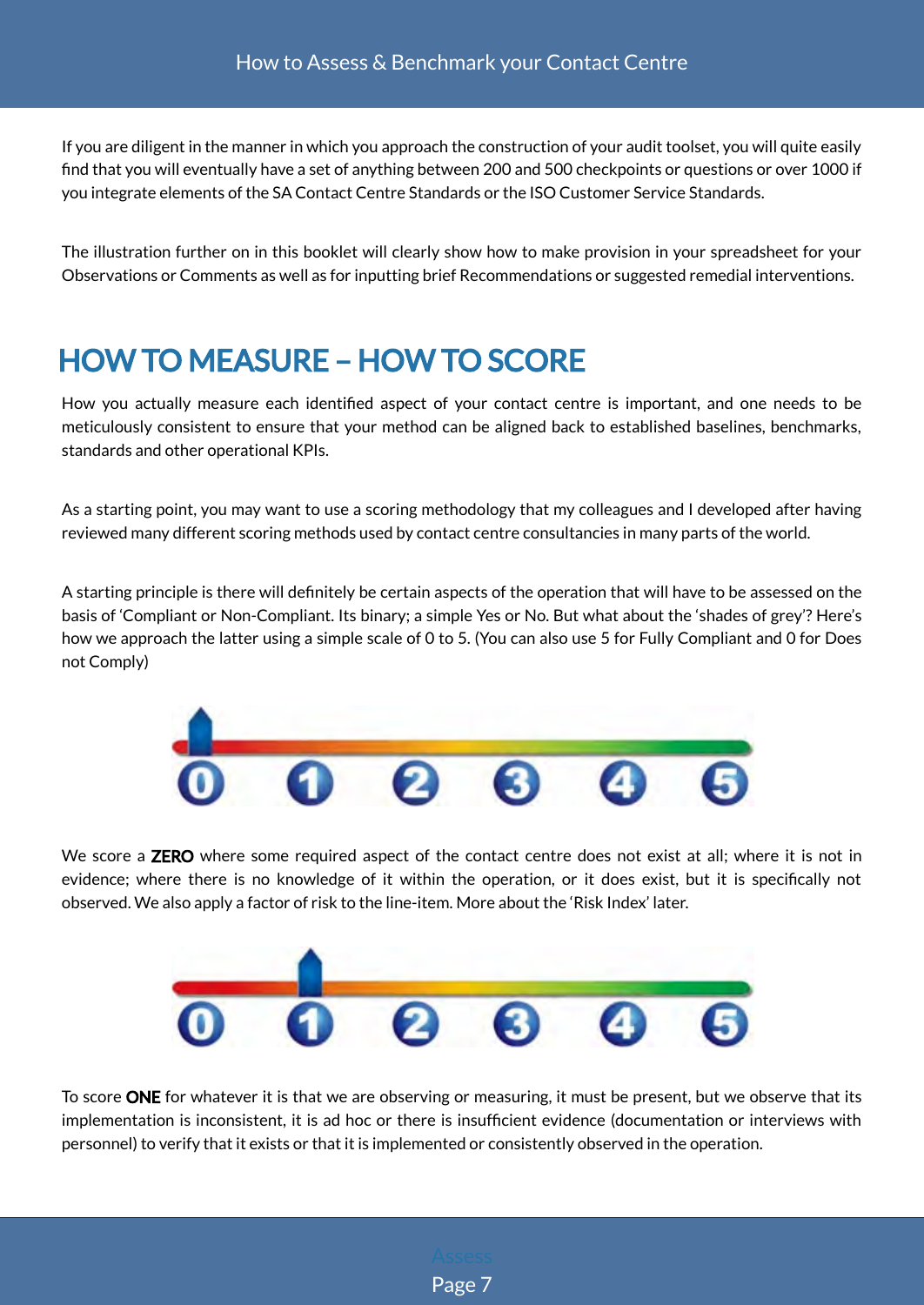

To score TWO we need to be able to see tangible evidence that such a practice is, in fact present in the operation, but the TWO score indicates that it is not actually integrated as part of the day-to-day operational practice. It may have the basics in place, but a great deal of development work is still required. It needs to be fully assimilated into the operations and understood by all personnel. It must also form part of the standard reporting process. Risk is also taken into account and may bring down scores.



A score of THREE is a good indicator that the operation is aware of the importance of this measure, standard or metric, but its application is not yet fully integrated into the operation as a key aspect of reporting, or of continuous improvement initiatives. It may be present and fairly well defined, but it may not be reported on, or there may be insufficient evidence of its consistent application. The 'Quick Fixes' for THREE-scores are usually easy and inexpensive. Risk is also a factor.



A score of FOUR is an extremely healthy figure. At four, we are looking at  $-$  for example  $-$  a policy, process or operational procedure or methodology or desirable practice that is fully integrated into the operations of the contact centre. It will certainly be measured accurately and diligently on a day-to-day basis; it will be reported on regularly (a management daily dashboard is a good indicator of a 4) and this measurement, metric or practice will be seen by all within the operation to be a significant contributor to the operation's continuous improvement programme.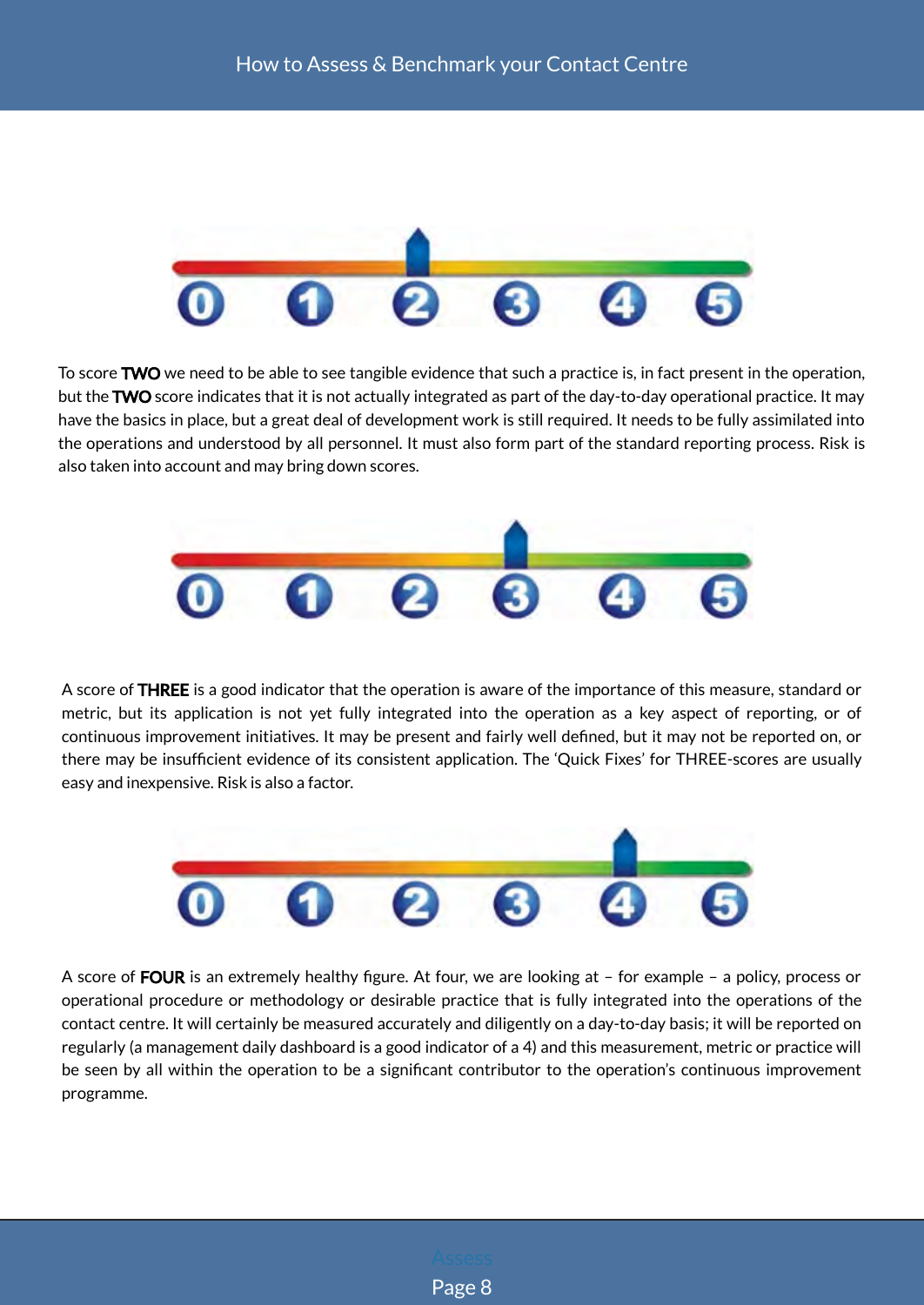

A score of FIVE is awarded where we see true 'World Class' standards and operational excellence in evidence. It cannot be significantly improved on. To recap: To be considered 'World Class' a contact centre must support and be aligned with the core business strategies of the organisation. Operationally it must meet specific standards and thirdly, it must constantly benchmark itself against National, Regional and International sector and competitive contact centres. It must embrace the principle of Continuous Improvement.

# WE MUST ALSO AUDIT FOR RISK

As an aspect of setting up your audit tool (spreadsheet) you will be well advised to provide for a simple yet highly effective Risk Assessment metric. Almost every line item of your assessment or audit checklist will be able to be scored as a degree of risk to the operation or to the organisation. I have found that a simple Low-to-High assessment on a 0-5 scale works. To enable calculations and the development of Risk and Prioritisation models, I suggest that for the purposes of your spreadsheet you weight these assessments using the following two-part model to arrive at a Risk Index. Bear in mind that for the purposes of this model, 'Risk' is somewhat of a subjective observation or just good common sense.



Business Impact: How seriously will this risk impact the business? Assess this on a scale of 0-5

Probability: What is the probability that this risk will impact the business in the foreseeable future? Assess this on a scale of 0 to 5

Risk Index: Add the Business Impact score and the Probability score together and divide by two.

# BUILDING THE AUDIT TOOLSET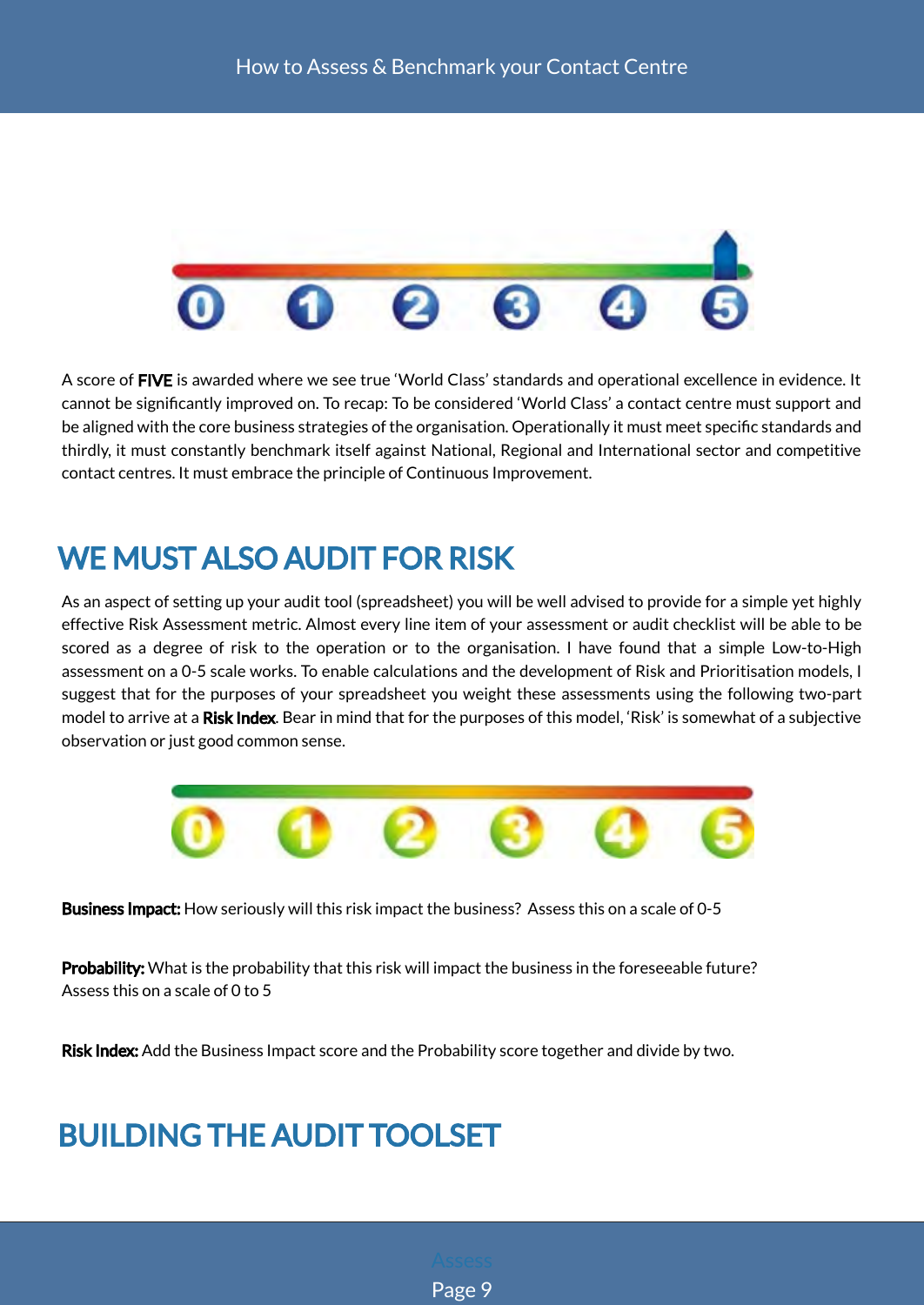You are now armed with the framework for your spreadsheet-based audit tool, listing each and every important strategic and operational component of your contact centre. You also have a method of identifying either 'Compliance' or 'Non-Compliance', as well as a 0-5 Operational Performance scoring method and a 0-5 graded Risk Index.

What we now need to do is to expand the spreadsheet to include columns and cells into which you can insert Operational Performance and Risk scores as well as Notes, Comments and Observations and Recommendations or decisions regarding remedial interventions. Figure 3 below is a shapshot of a small section of a typical assessment spreadsheet.

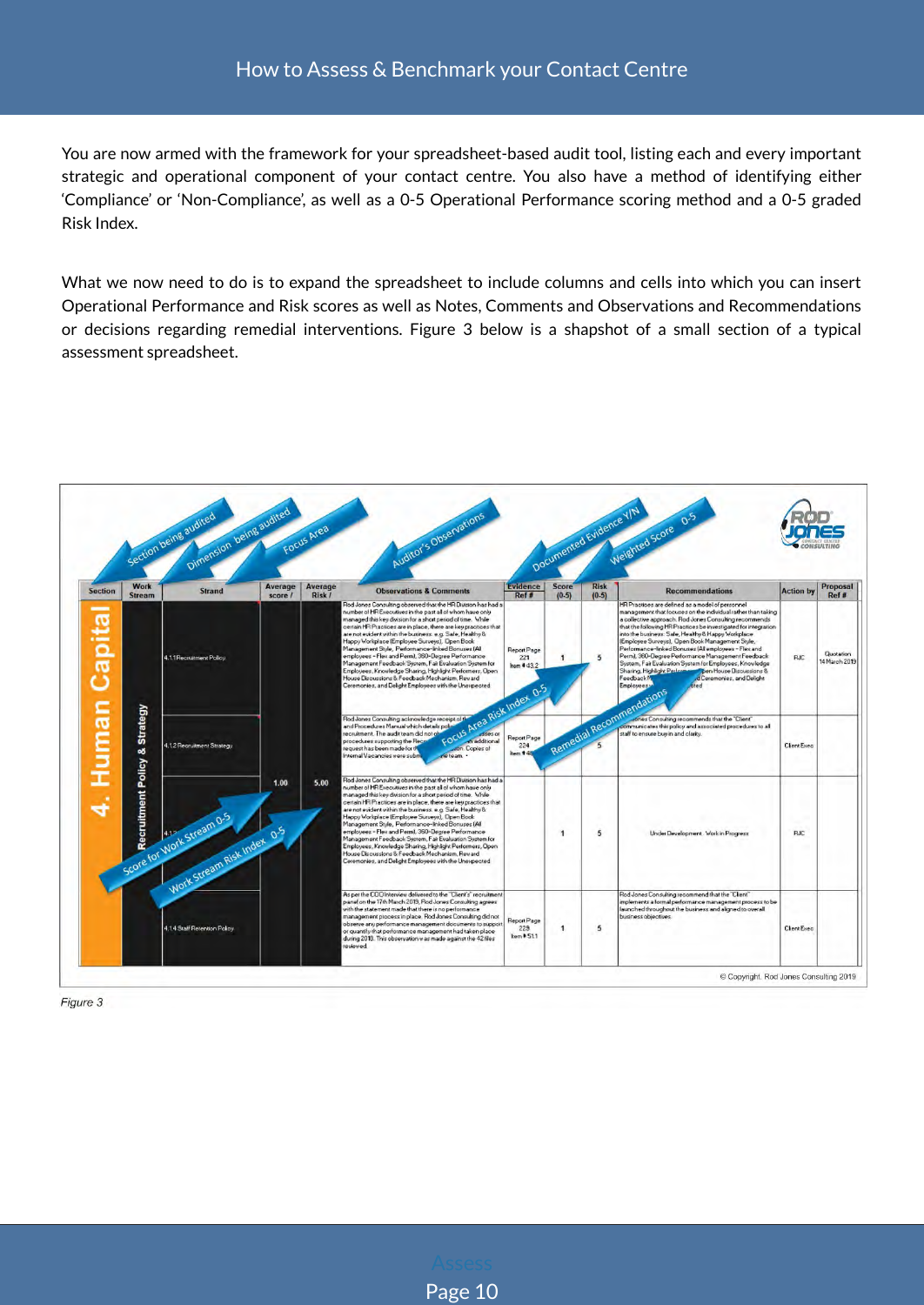### Weighted Scores

Notice in Figure 3 that the Weighted scores for each of the Strands are totalled and averaged and then pulled through to the Work Stream Average Score. In this example, the Recruitment Policy &Strategy Work Stream. The same applies to the Risk Score.

### Other Features of the Assessment Tool

Evidence: In this example, provision is made for a column in which a brief reference is made to the specific evidence (if any) that was examined by the assessor or auditor. Note that the cell shows a reference to a specific report and the item number or reference in the report.

Recommendations: It needs disciple to keep recommendations brief and at a high-level. You can expand on recommendations in separate supporting proposals or documents. See the Proposals Reference column. Tip: In most cases, 'Recommendations' will be down to good, old fashioned common sense. If you find it difficult to figure out what to do to improve a poorly rated line-item, you may want to run and internal workshop or brain-storming session with colleagues. You will be surprised how valuable group discussions can be when it comes to problemsolving.

### Populating the Assessment or Audit Tool

Now that you have constructed the framework for the baseline or audit, and the scoring methodology, the rest will mean long hours and a great deal of hard work gathering information, collecting data and operational evidence, applying the Performance and Risk Index scores and entering this information into the spreadsheet assessment or audit tool.

By the time you have completed the actual audit and populated your spreadsheet, you will have a vast amount of data to start working with. You may want to start by totalling and averaging scores by Section, Workstream or Strand. For example: Technologies, or Human Capital or Processes. And here will emerge the really significant scores. You will find that each section that you work on will produce an *averaged* score of anything between Zero (heaven forbid!) and 5; World Class.

As you continue through each section you will start to build a data set that will eventually allow you to plot exactly where your contact centre is at the time of the audit. The data will also clearly show you where there is a specific **Performance Improvement** intervention needed. The addition of the **Risk Assessment** will also be a clear indicator to guide you towards building prioritisation models.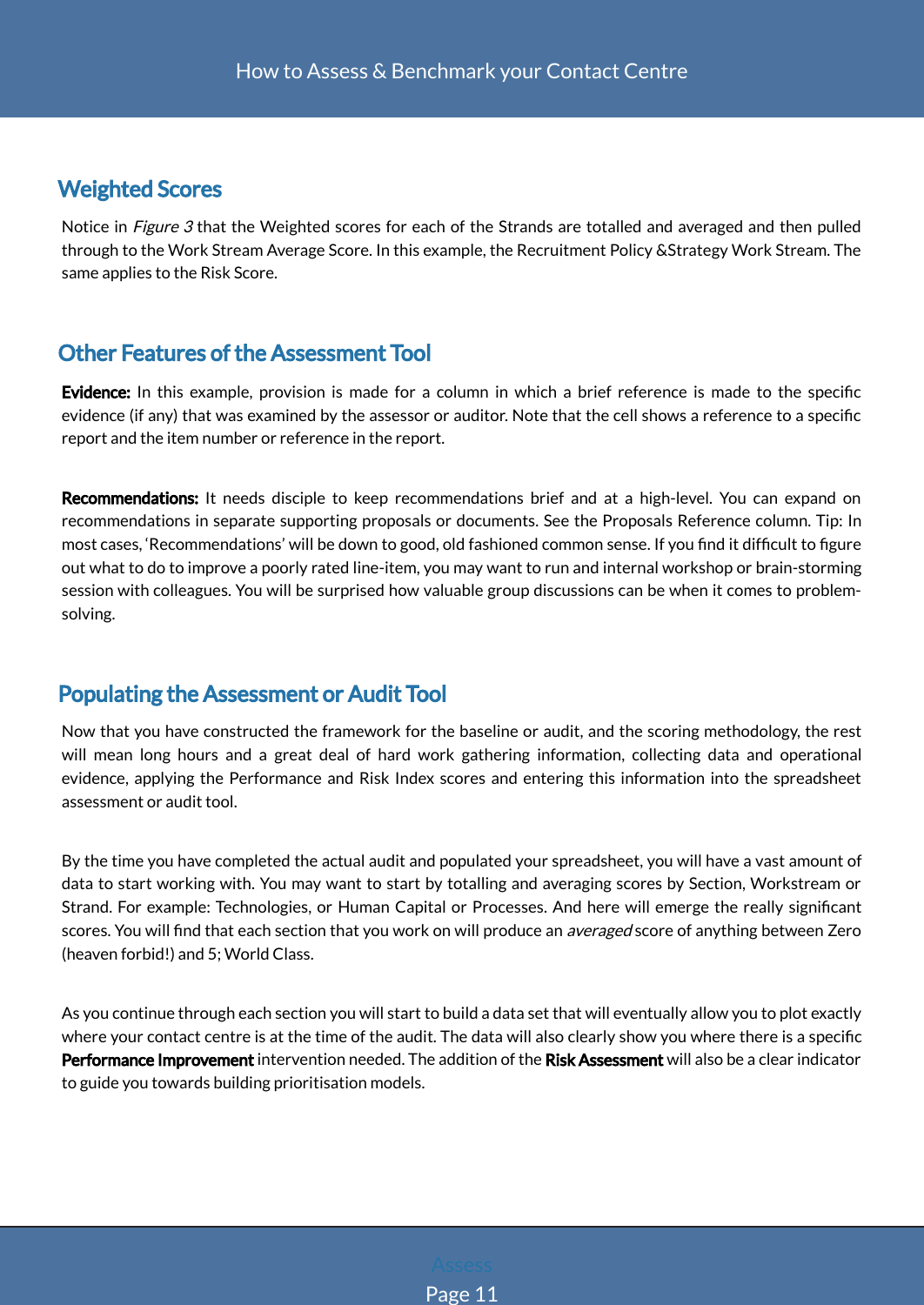. .

### BUILDING THE DASHBOARDS

I have to be honest. Building dashboards using the audit tool scoring methodology requires particularly high-end Excel skills. This is the part that I personally outsource to specialists. Unless you rank yourself as one of these Excel-Gurus, ask around your organisation. There's certainly going to be an Excel Geek somewhere, and hopefully she or he will be enthusiastic about helping you with this assignment.

### Overall Performance Dashboard

In Figure 4, below, the performance scores data has been pulled through from the various Sections to clearly show the relative performance of each Section in terms of the Contact Centre Maturity Model; from Foundational, to World Class.

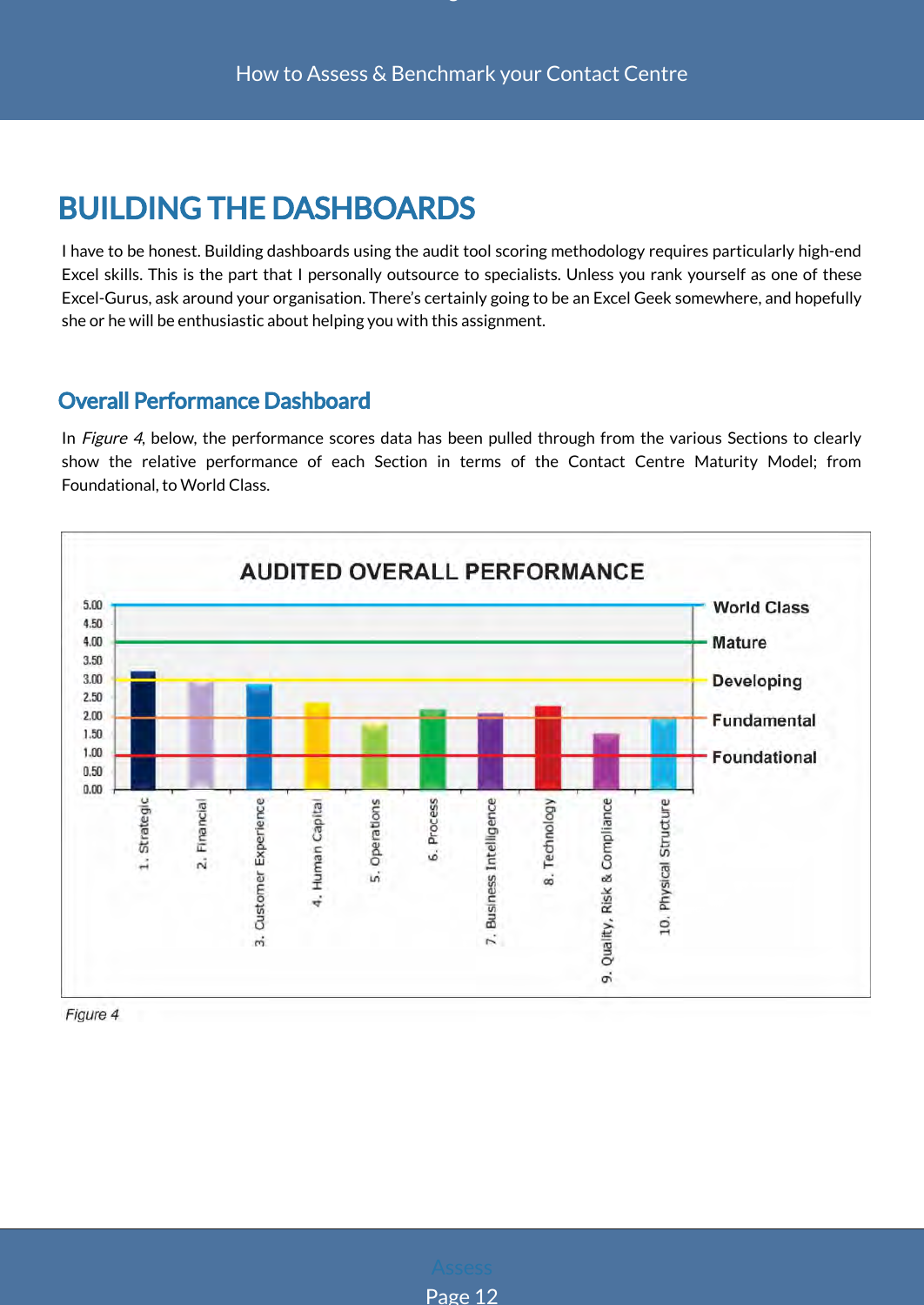age

### The Performance-Risk Model

There are several ways to construct a Performance-Risk dashboard. Figure 5 and Figure 6 below are two examples of how you can use the data from the assessment or audit and present it as a powerful management dashboard using some of the advanced features of Excel. It is important to present both the 'performance' score and the 'risk' score together to reflect the true status of the operation.

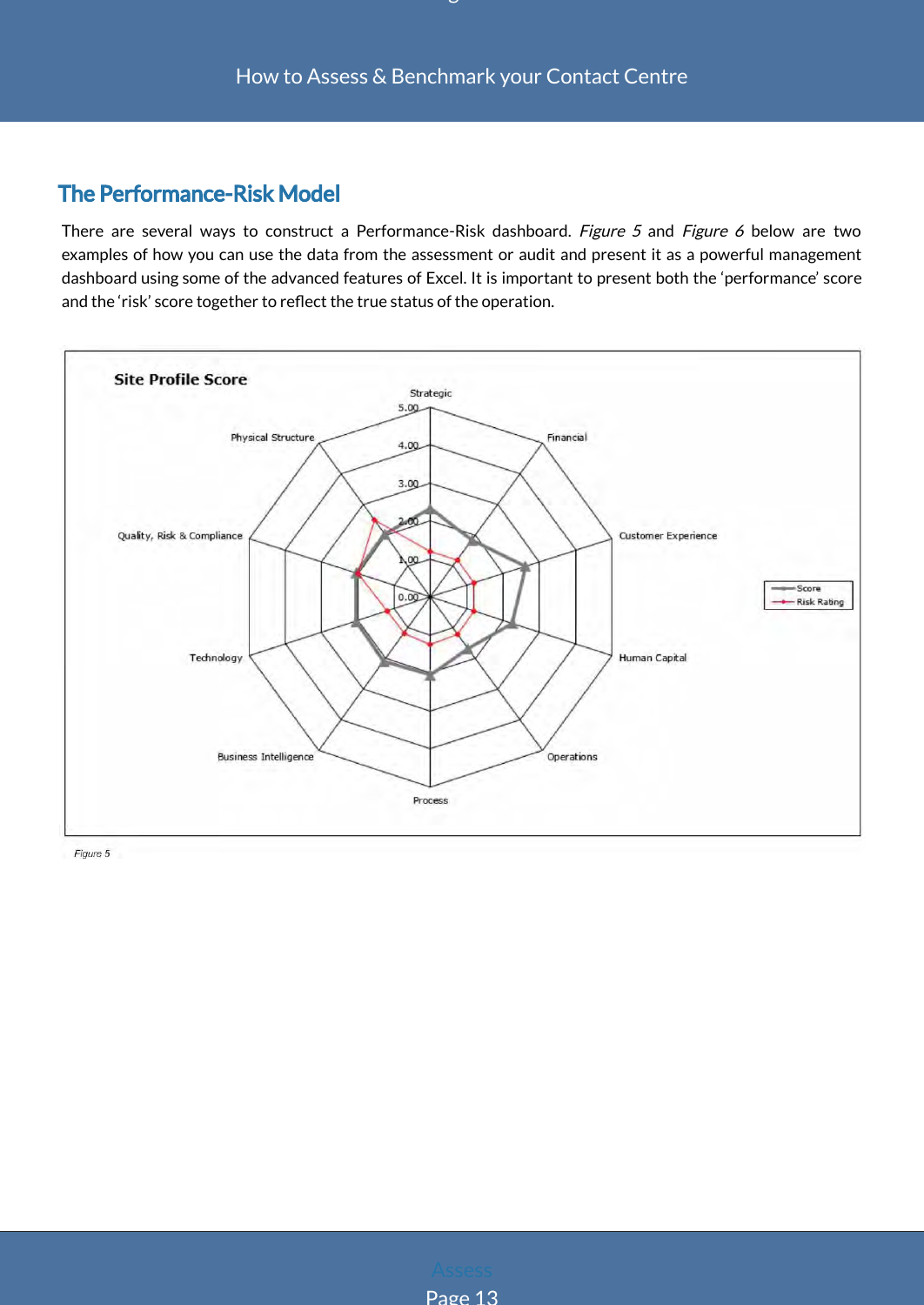In Figure 6 below we overlay a different example of Performance and Risk to show how each Section of our assessed contact centre is positioned relative to Performance and Risk. In this example, it was the poorly documented and 'sloppy' Processes Section on this particular site drove down the overall Risk-Performance index into the Low Performance / High Risk quadrant. Over time, when remedial interventions are implemented in each Section, Performance improves, and Risk is mitigated or significantly reduced. The ultimate goal is to ensure that all Sections appear in the upper left quadrant – High Performance/Low Risk.



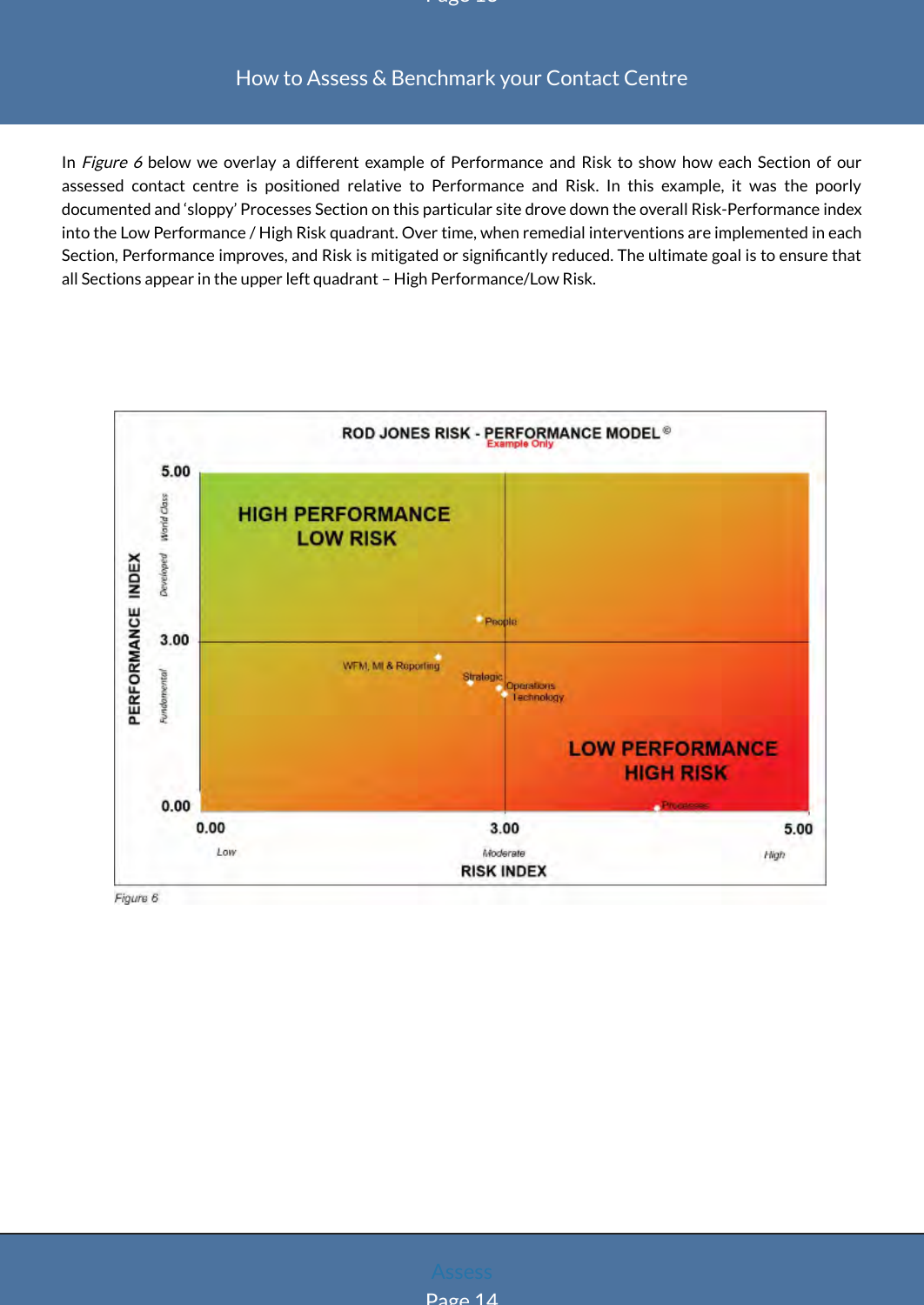### The Maturity Model

Once you have constructed a comprehensive audit model and carried out the investigations and assessed scores for both Performance and Risk, you will also be able to build an accurate Contact Centre Maturity Model such as the example below. In this example, the assessment scores calculated the position of the 'X' and positioned this particular contact centre midway between being 'Developing' and 'Mature'.

The assessment and scoring methodology plus the thinking that goes into the Recommendations, positions the operation to systematically drive towards achieving operational excellence; World Class status.





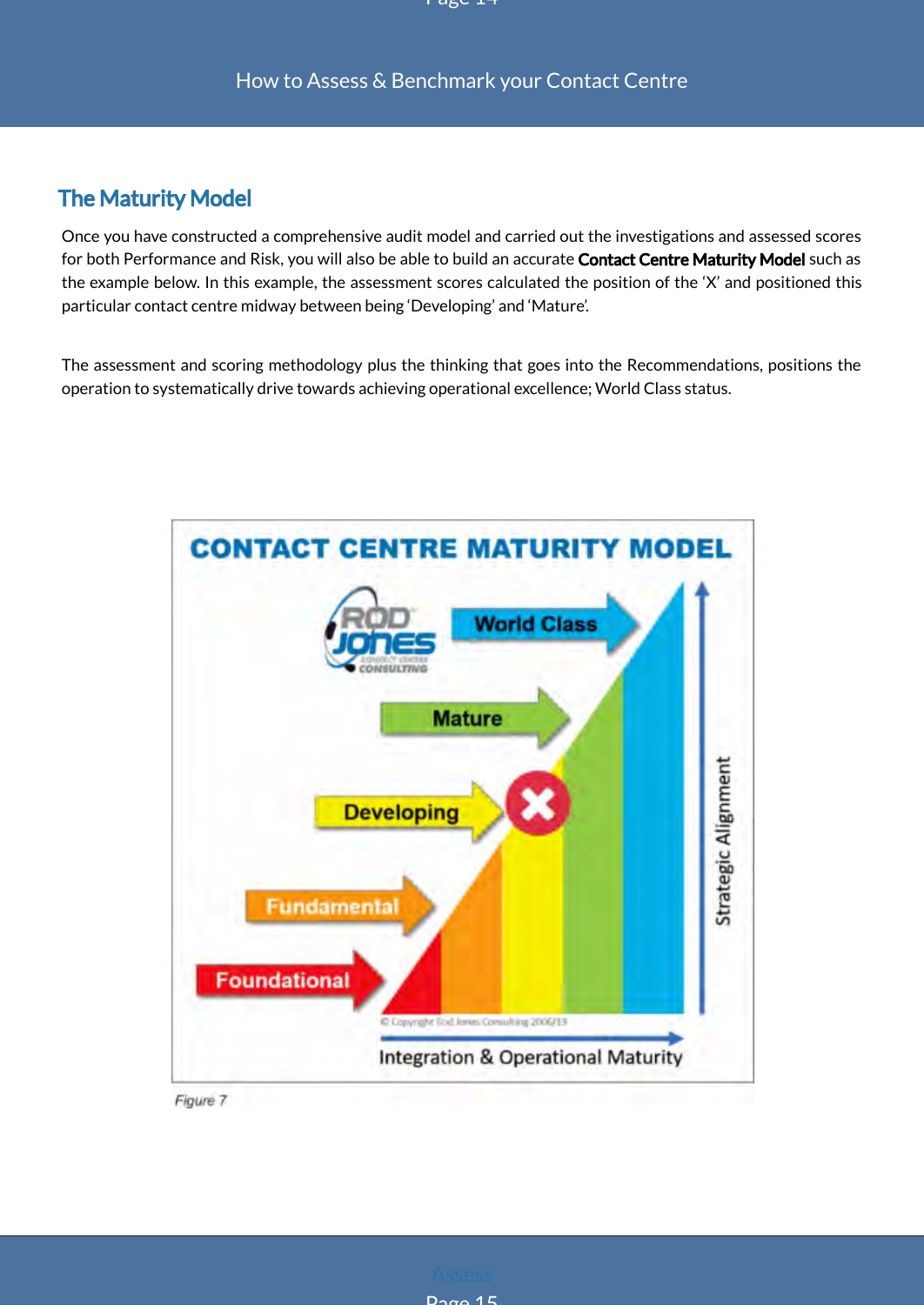# DEFINE AND IMPLEMENT THE 'FIXES'

Having systematically assessed or audited and scored (for Performance and Risk) each of the Sections and subsections making up your particular contact centre, you are now able to go back into the tool and decide on what needs to be done to improve operational performance scores, and to reduce risk scores where appropriate. This is also the opportunity to decide who will be designated to carry out the specific remedial interventions or tasks. It is also a good idea to use this model to clearly define responsible individuals and all the deliverables and deadlines associated with designated tasks.

As an experienced contact centre professional, crafting and implementing the 'fixes' or improvement interventions will no longer be "rocket science". In fact, in most instances you will find that the majority of the 'fixes' will boil down to Processes, Disciplines and good old fashioned Common Sense. That done, you can now create the improvement and development project, assign tasks and deliverables to your team and then watch the magic start to happen!

Figure 8 below shows how the last three columns on the right are used to write up short notes outlining the Remedial Recommendations or Interventions as well as for nominating specific individuals or teams to implement these interventions. For the sake of brevity in this actual assessment tool, use the last column as a reference to a specific proposal document, motivation, internal memo or other documents.



Figure 8

When you conduct your second and subsequent audits some six to twelve months after the initial assessment, you will be astounded with what you and your team will have achieved in a relatively short space of time, and with limited spend.

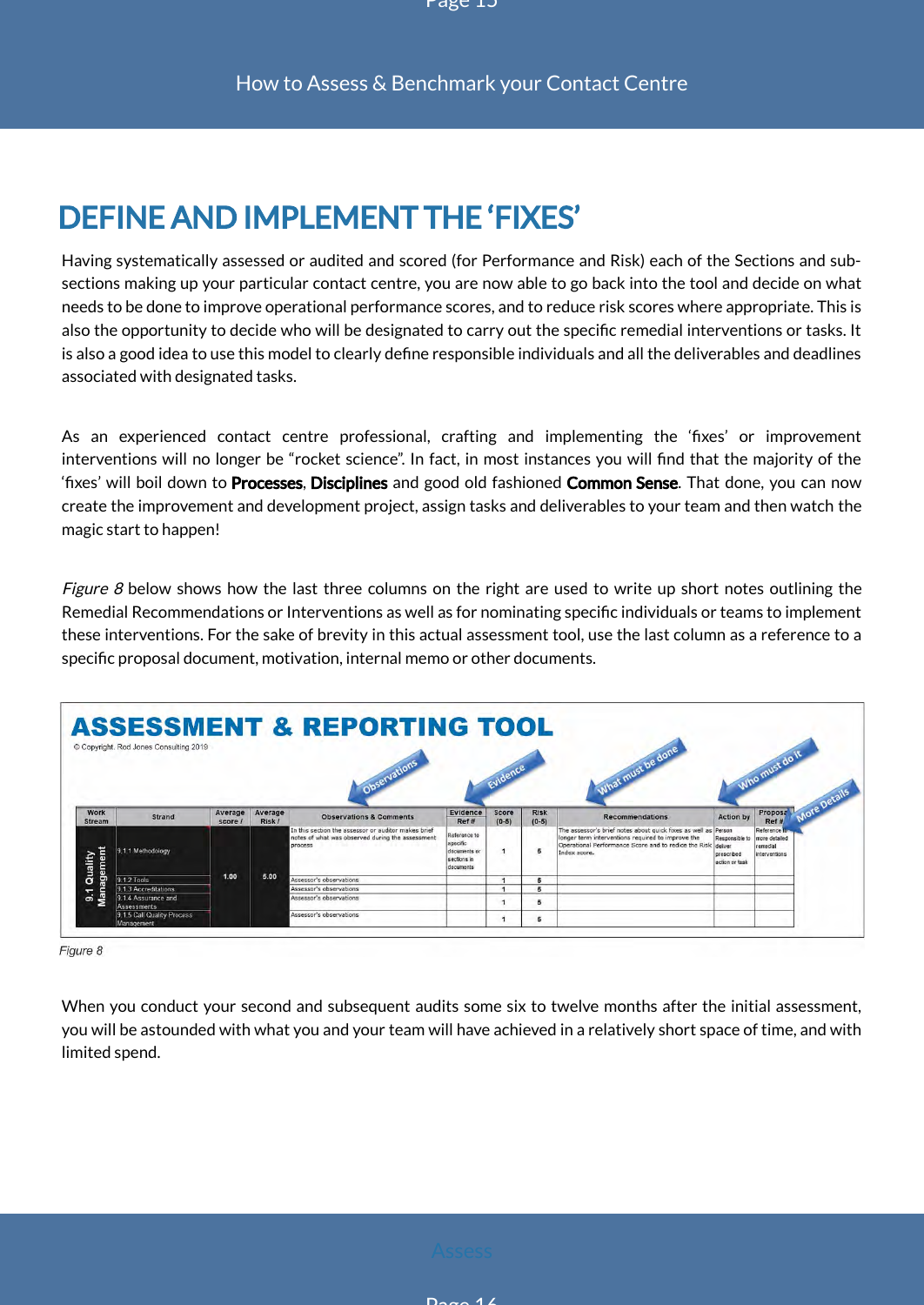# **CONCLUSION**

The journey from being a basic call centre or contact centre to being recognised as truly 'World Class', can be a long and arduous road. It's not easy, particularly if you are not provided with the necessary resources. But as long as you have a clear picture of each of the many hundreds of checkpoints that make up the overall ecosystem of your operation, a rational and methodical approach will get you there a great deal quicker than you might have thought.

Remember: If you are NOT constantly making improvements and positive adjustments to every facet of your contact centre operation, the certainty is that it will be constantly deteriorating.

As you will no doubt have realised, building a comprehensive contact centre assessment, auditing and benchmarking tool or methodology is not easy. And it takes a huge amount of time and resources. Carrying out the actual assessment is also a massive, resource-intensive exercise that very few contact centre operational managers can justify.

However, the benefits and the value of doing a thorough assessment, audit and benchmarking exercise at least once a year, are immense.

# Here's how I can help.

### **Blank or Pre-Configured Templates**

I have spent many years developing and building a variety of contact centre assessment templates and tools; from very simple questionnaires to complex models such as the one described in this booklet. For clients wishing to do assessments themselves I can supply templates either in 'basic framework' form, or pre-configured and customised in terms of clients' specific requirements.

Alternatively, you may rather want me to quote for doing an Assessment or Audit and Benchmarking using one of my well-proven methodologies. Read more about the various options on the next page.

 $P = 17$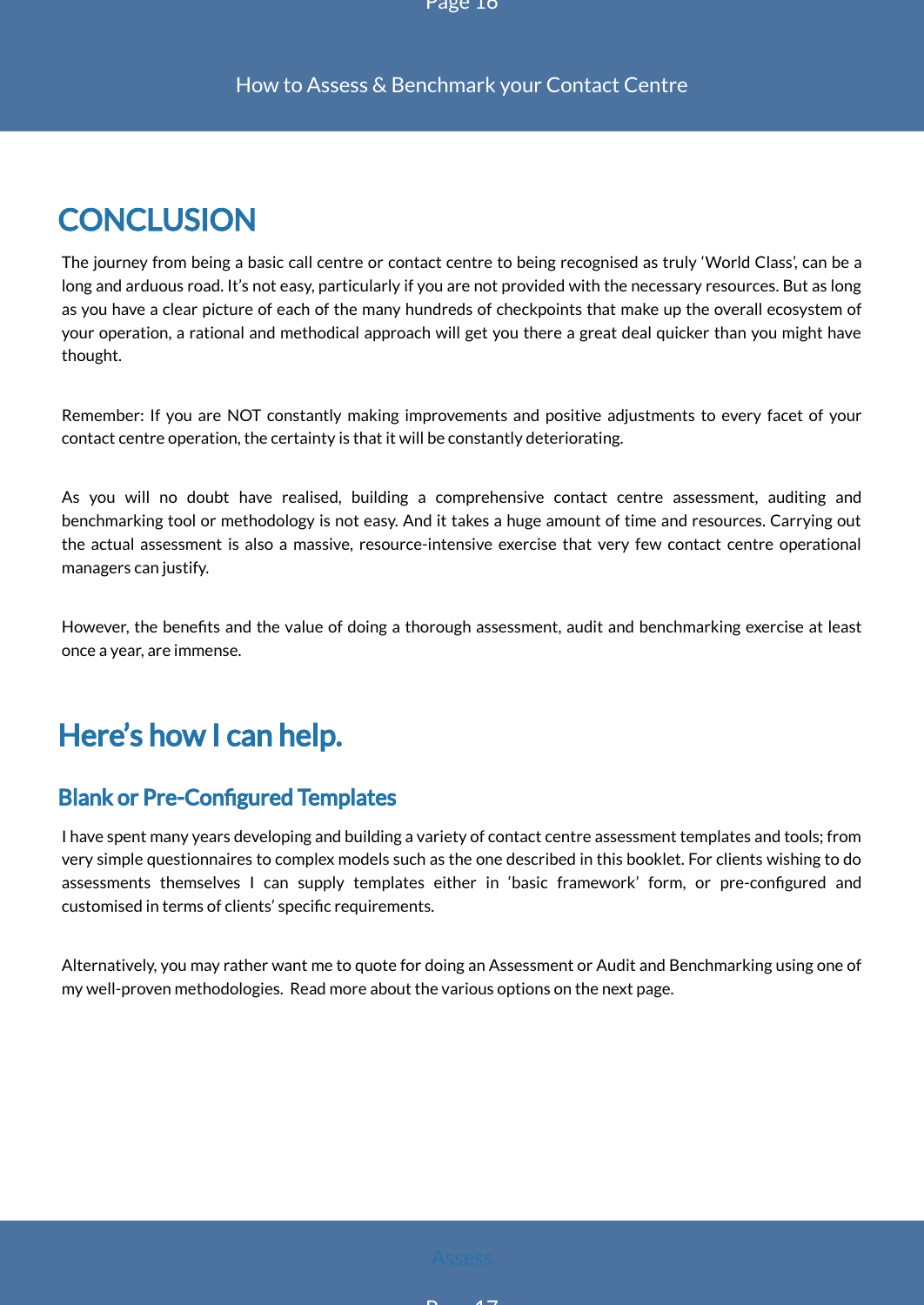### 1: Intermediate Contact Centre Assessment

My Intermediate Assessment is based on having a certified Rod Jones Assessor observing and investigating seven primary sections of the contact centre and using a proprietary template, investigating and observing 188 specific check-points. This is a two to three-day on-site assessment followed by a three-hour feedback workshop in which we present high-level Observations, Findings and Recommendations.

### 2. Comprehensive Assessment and Audit with Performance-Risk Scoring

We can fully customise and build a comprehensive contact centre assessment and auditing tool as outlined in this booklet. Depending on client's requirements, such a methodology can be designed and built to probe, investigate and measure from several hundred to a thousand or more line-item checkpoints, across all dimensions of the contact centre, front and back office operations. These assessment tools can be provided for self-assessment by you, our client, or we can carry out the process with a team of certified assessors on the basis of a professional consulting engagement.

#### 3. Comprehensive Assessment with Internationally Recognised 'Best Practice' Benchmarking

Rod Jones Consulting (Pty)Ltd is the African representative for Customer Services Audit Ltd, the developers and licensors of Snapshotz, a globally recognised, on-line contact centre assessment and benchmarking application. The web based Snapshotz methodology probes over 800 contact centre datapoints across 8 main sections and 29 sub-sections of the operation.

To provide a thorough Benchmarking, Snapshotz draws from major globally published contact centre and customer service standards and current best practice from its ever-growing global base of licensed users.

The tool incorporates a powerful task management function to ensure that agreed improvement or remedial activities or actions identified during the assessment are carried by designated individuals or teams strictly in accordance with agreed priorities and deadlines.

Snapshotz reports provide an accurate representation of the current state of the operation (across over 800 checkpoints) and clearly indicates how the assessed contact centre compares to the aggregate scores of almost 3,000 contact centres across the world.

A typical Snapshotz assessment, audit and benchmarking engagement can take from three to five days on site and followed up by a half day executive or management feedback workshop in which we present detailed Observations, Findings, Benchmark Data and Recommendations.

**P 18 18 18 18**